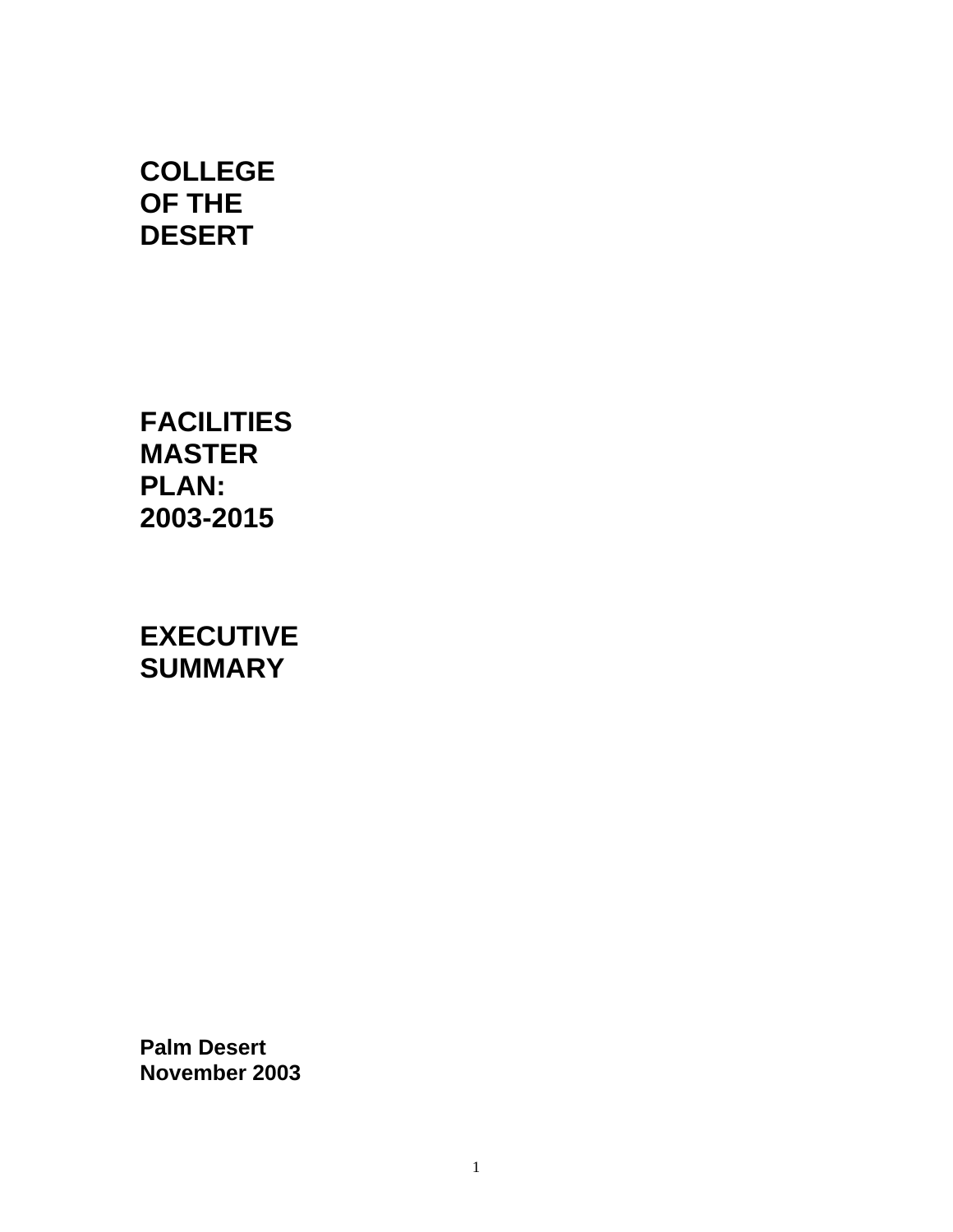# **Acknowledgments**

This *Facilities Master Plan: 2003-15* results from the collaboration of many, including students and staff at the College of the Desert and individuals and groups from communities in the Coachella Valley, the College's service area.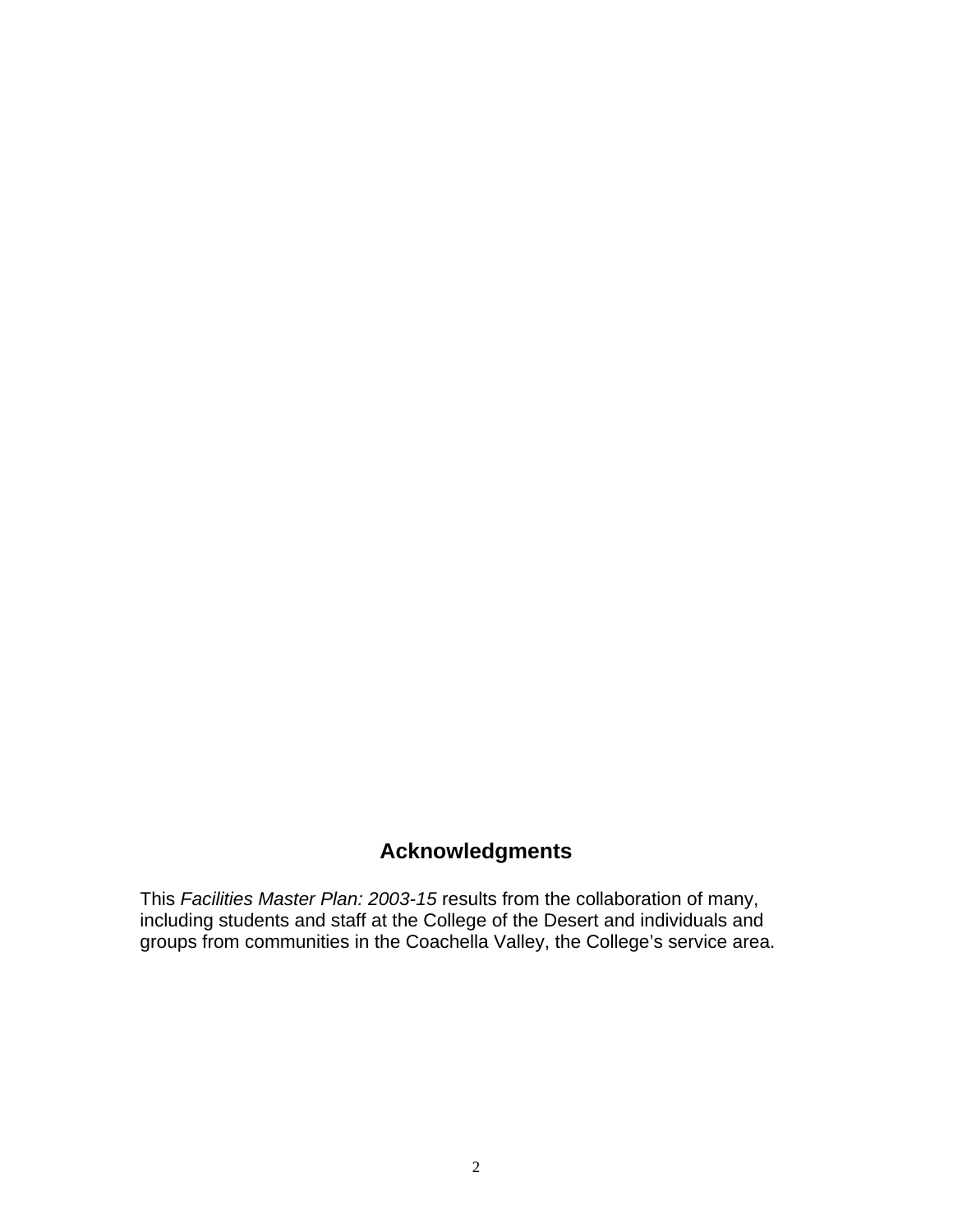### **COLLEGE OF THE DESERT FACILITIES MASTER PLAN: 2003-2015**

#### *CONTENTS*

Executive Summary **4** 

- 1. Introduction (in separate document)
- 2. Delivery and Facilities
- 3. Future Demand
- 4. The Gap: Between Demand and Capacity
- 5. Strategies and Projects: To Close the Gap

**Appendices** (in separate document)

- A. Learning and Facilities
- B. Comparative FTES Delivery
- C. Campus Facilities and their Condition
- D. Space Inventory
- E. Space Utilization and Planning
- F. Demand and Staffing
- G. Input Activities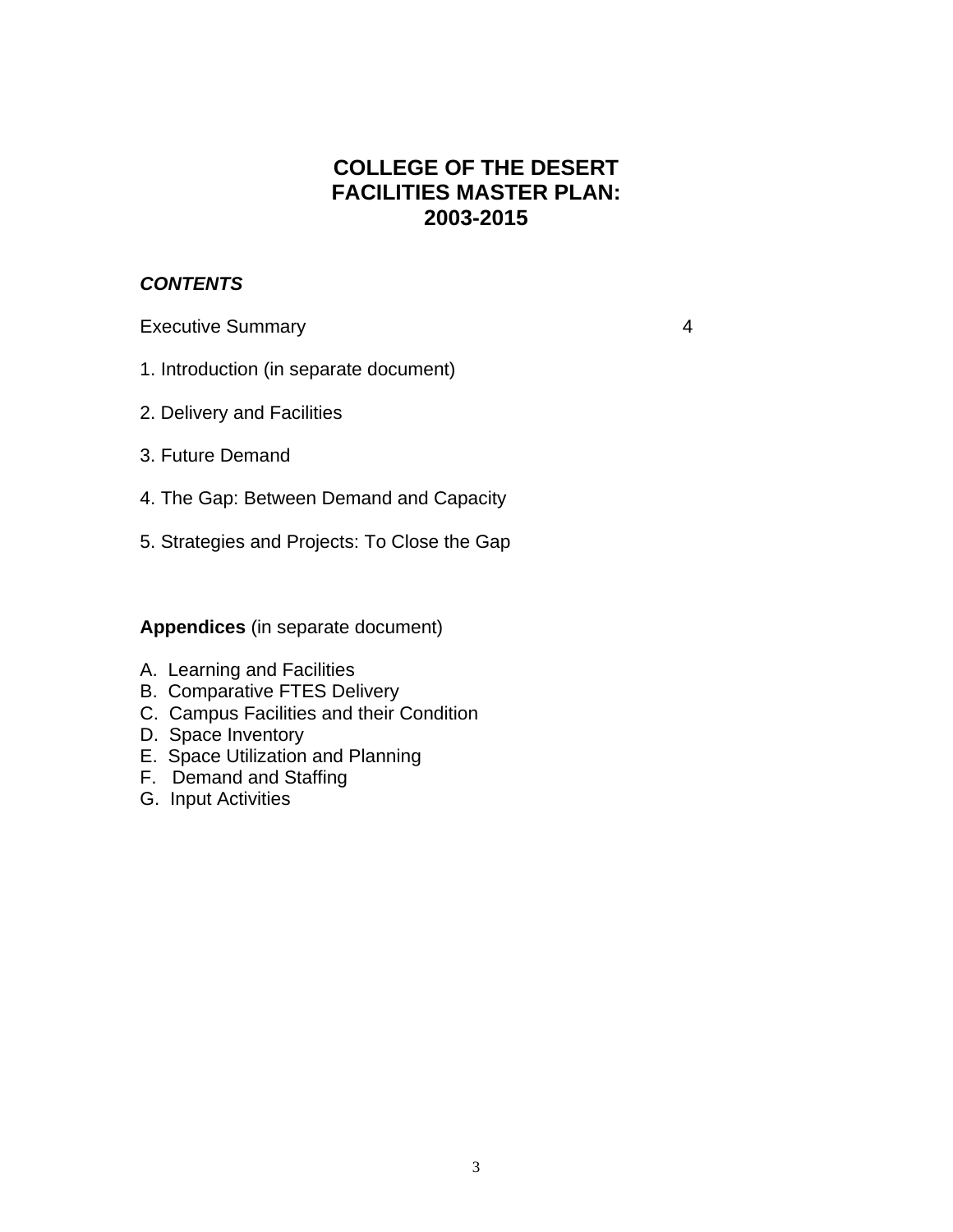## **COLLEGE OF THE DESERT FACILITIES MASTER PLAN: 2003-2015**

# **EXECUTIVE SUMMARY**

#### • *Background*

This Facilities Plan (FP) helps College of the Desert (COD) implement its *Educational Master Plan* (EMP), improving COD's market penetration and instructional quality by (a) renovating and expanding the Palm Desert Campus, (b) acquiring and developing a new Eastern Valley Center, (c) operating a Western Valley Center, and (d) expanding online instruction and use of other Coachella Valley sites – nearly doubling the college's enrollment by 2015:

| <b>Chart A</b><br><b>Full-Time Equivalent Students</b> |       |         |        |      |  |  |  |
|--------------------------------------------------------|-------|---------|--------|------|--|--|--|
|                                                        | 2002  |         | 2015   |      |  |  |  |
| Palm Desert                                            | 6.435 | 86%     | 8.886  | 61%  |  |  |  |
| <b>Eastern Valley Center</b>                           | 549   | 7%      | 3,487  | 24%  |  |  |  |
| Distance Learning                                      | 153   | 2%      | 759    | 5%   |  |  |  |
| Other Sites*                                           | 353   | 5%      | 1.459  | 10%  |  |  |  |
| Total                                                  | 7.490 | $100\%$ | 14,591 | 100% |  |  |  |

\*Including the Western Valley Center.

Projected enrollments are based on Scenario D of the EMP, adjusted for current budget constraints. COD enrollments have continued their rise in Fall 2003 – despite course and support cutbacks largely because of the intense demand in the Coachella Valley.

#### • *Palm Desert Campus*

This Plan would renovate, redesign and expand the Palm Desert Campus, improving teaching and learning facilities as the campus grows by nearly onethird by 2015. New projects are highlighted by a learning commons; nursing and allied health; public safety academy;; business and community center; advanced transportation; environmental science and technology; upgraded campus parking and infrastructure. Renovations of building electrical and mechanical systems also are identified and scheduled. Renovations also insure that an adequate number of existing classrooms have "smart" technology and support the "active learning" pedagogy (see below) and that fixed station science laboratories are effectively configured. Trends in how this campus and COD's other delivery mechanisms will meet the college's demand are depicted in Chart B.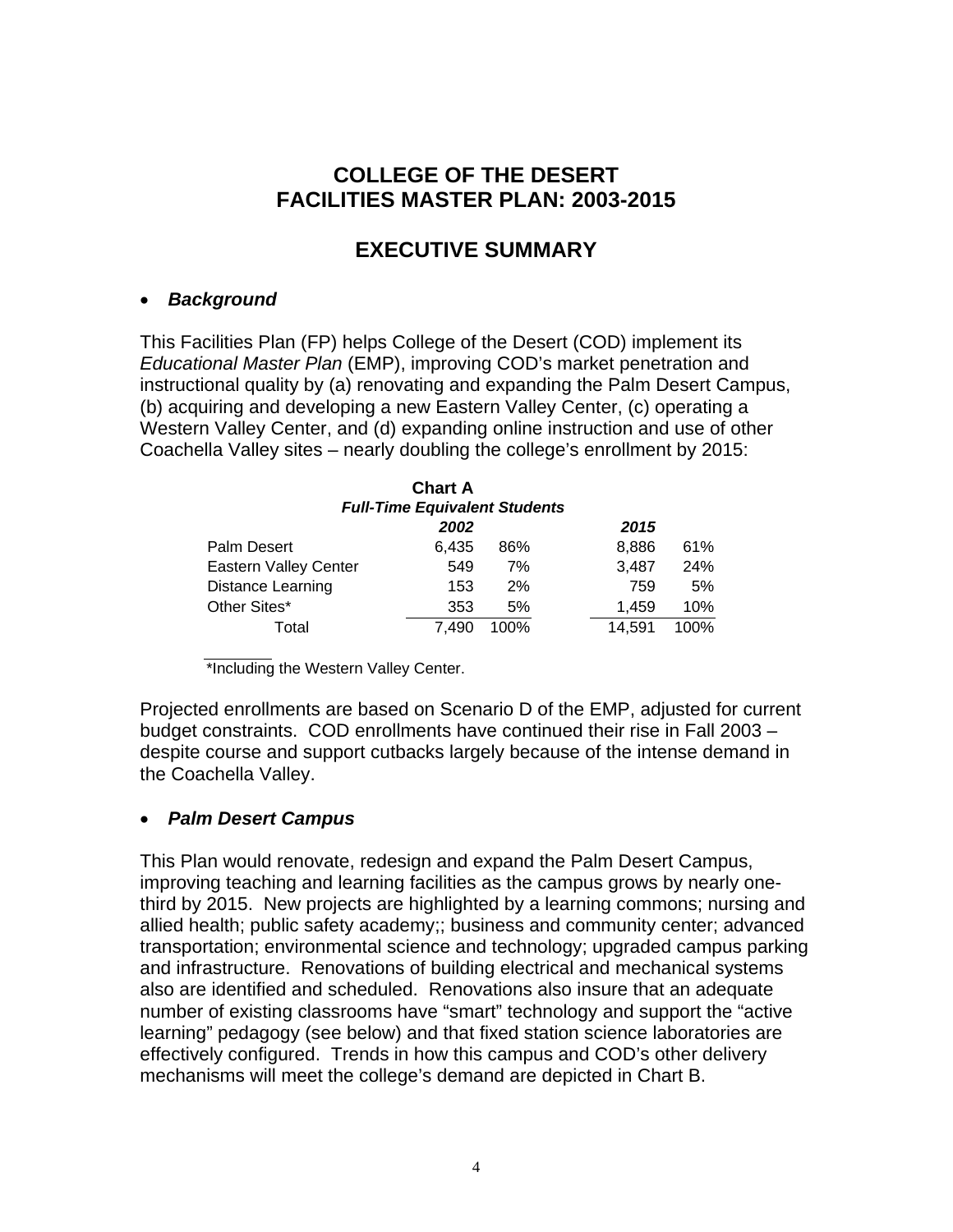...insert Chart B here....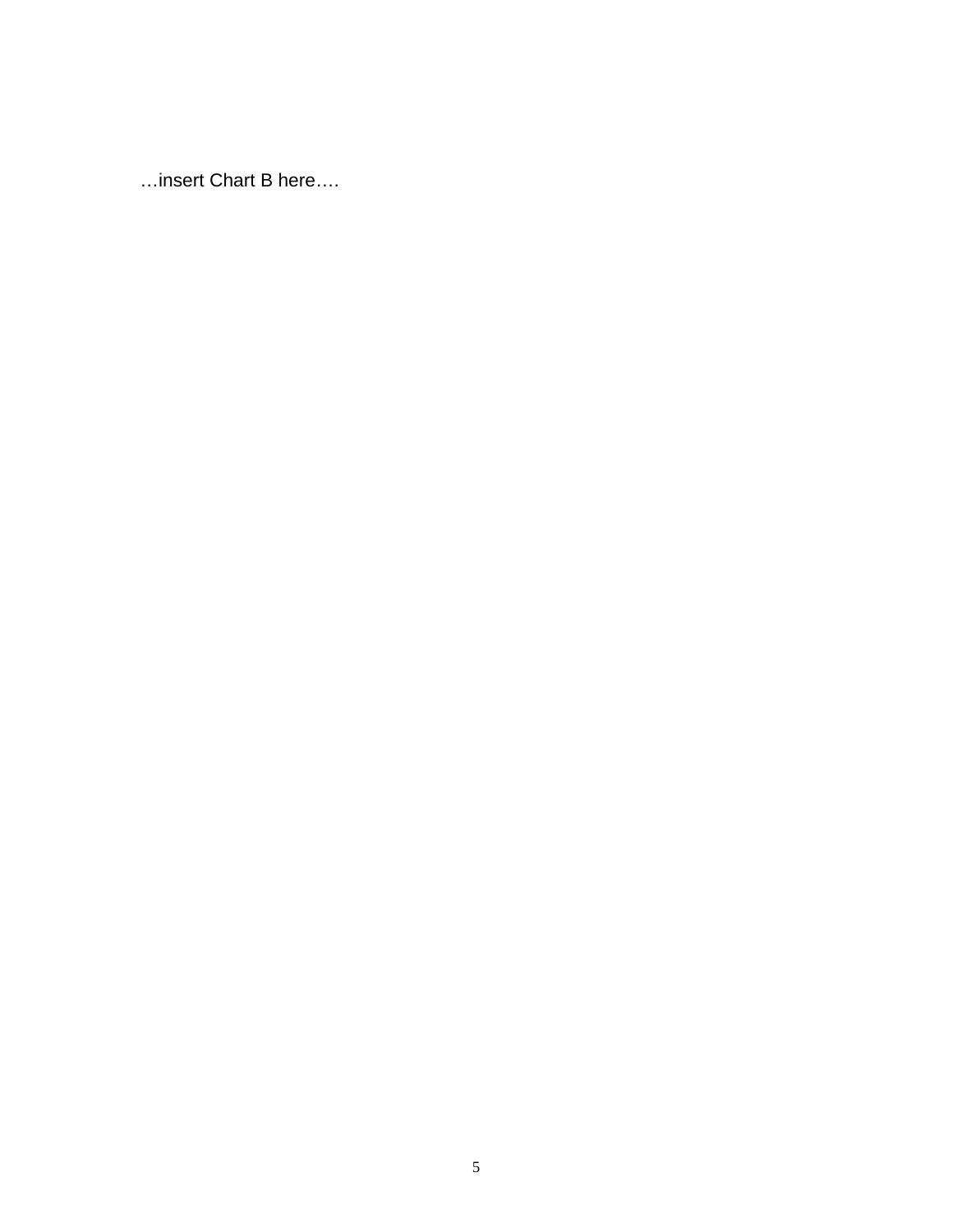#### • *Eastern Valley Center*

A new 100-acre center – to be located southeast of Indio, near 111 and the 86 Expressway – is planned to improve the college's access, including facilities for instruction, student services, performing arts and recreational and community activities. By 2015, this center is expected to serve nearly one-fourth of COD's instruction and services (see map of possible locations in Chart C).

### • *Partnerships, Contract Training and Community Education*

In this plan, more instruction and services will be provided at a variety of *sites* throughout the Valley – high schools, work-sites, hospital and long-term care facilities, public agencies, the Southeast Mega-education center, and the like – operating through collaborations and *partnerships*, some of which, particularly in the Western Valley, are based on contract training, community education, and other self-supporting arrangements. These sites and partnerships should account for around 10% of COD educational activity by 2015.

#### • *Western Valley Center*

With many of the above sites located in the Western Valley and given anticipated growth in the Desert Hot Springs and North Palm Springs area, COD will likely want to consolidate some of these programs at one location to capture needed scale-economies. The Plan provides for purchase of a site, lease-purchase of a building or some other arrangement to meet this need at a yet-to-be-determined location and time within the 2003-2015 planning horizon.

#### • *Distance Learning*

The infrastructure for operating a variety of *distance learning* experiences is a prominent part of this Plan, emphasizing online instruction through a "hybrid" model in which students take programs and courses that are partly on-campus and partly off-campus. Including televised, inter-active video (IVC), and online instruction, this delivery component is planned to increase to 5% or more of total instructional hours delivered by 2010 – one out of every ten classes, if using the "hybrid" (part online, part on-campus) model.

### • *Design and Build "Active Learning" Spaces*

COD faculty members are using new learning techniques, which combine lecture and hands-on lab work, group problem-solving, and heavy use of computers and the Internet – often in the same class session. Classrooms must be designed with the flexibility and equipment to support this new pedagogy.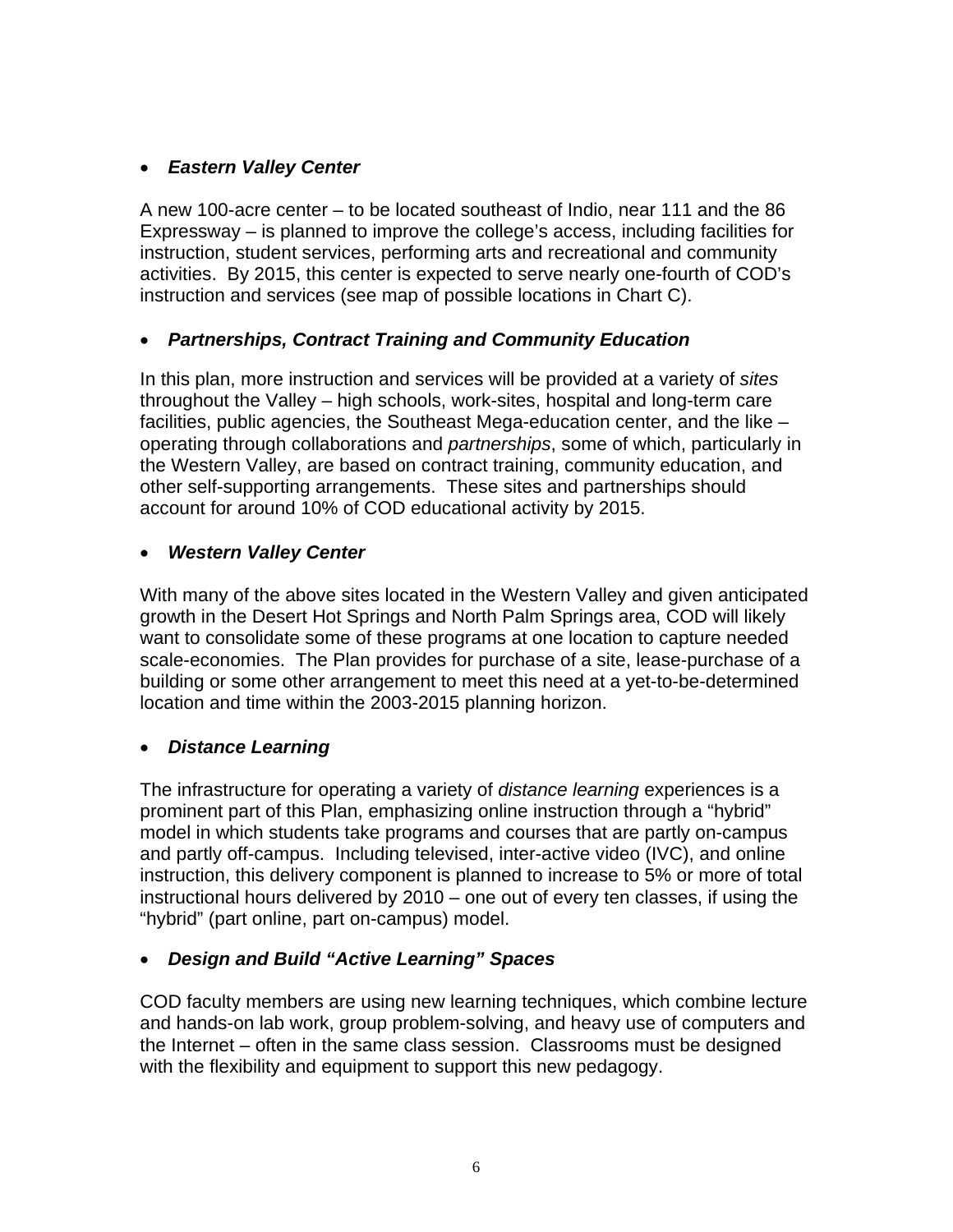...insert Chart C here....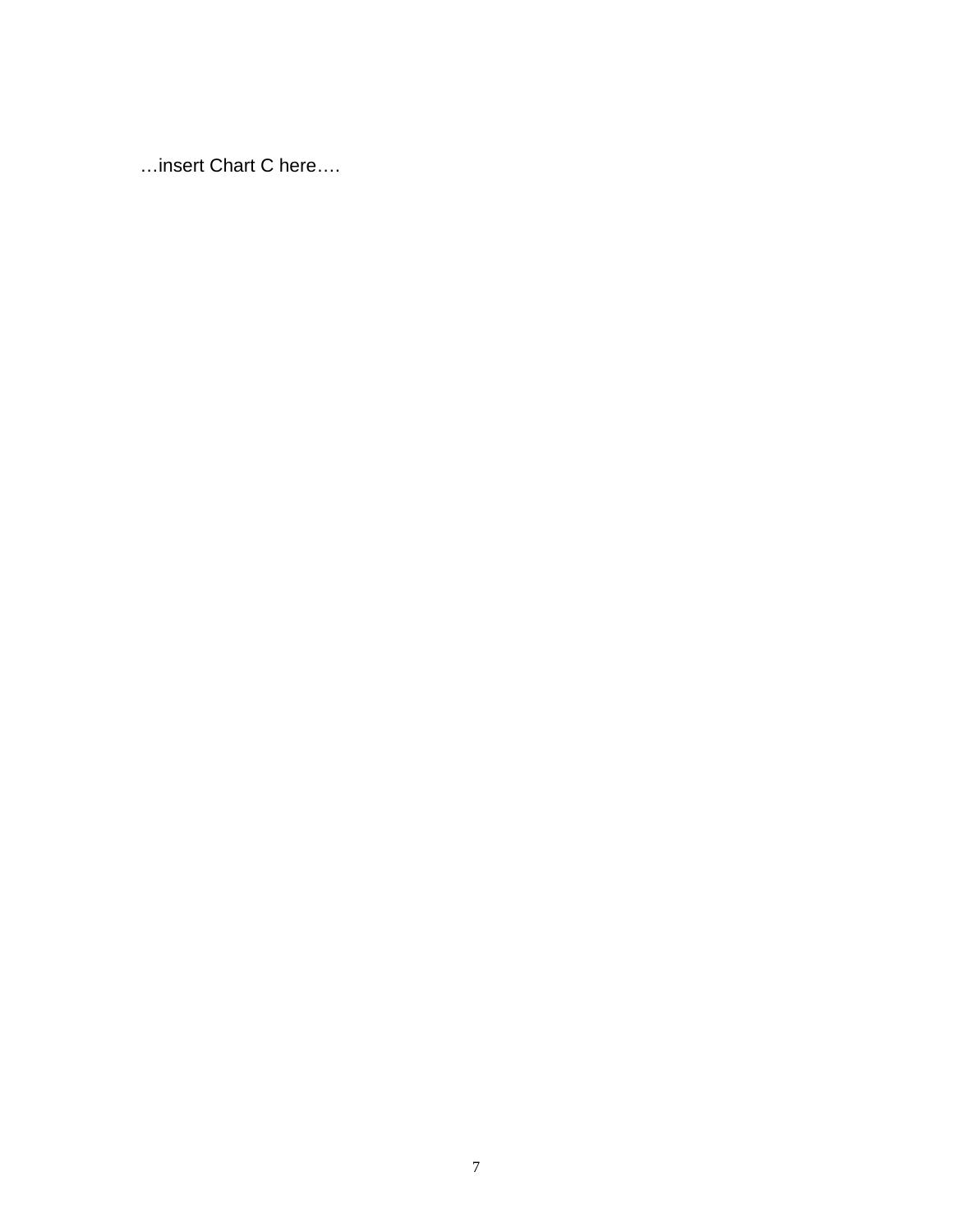#### • *Acknowledge Differential Program Growth*

Projects are scheduled to recognize that some parts of the curriculum – business, public safety, computer applications, health occupations, environmental science and technology, advanced transportation, and developmental skills – are growing more-rapidly than other disciplines.

#### • *New Space Utilization and Planning Standards*

This Plan uses up-to-date standards for needed campus instructional space and its utilization, along with rules for planning new facilities. Existing standards used by the State are four decades old and do not provide for current use of technology, new learning methods, or space for necessary student and staff support.

Space is provided in this Plan explicitly for the functions that are necessary to support instruction: for students – embodied, in large part, in the student Learning Commons – and for staff – the meeting, lounge, exercise, wellness, and training facilities necessary for healthy, motivated and productive personnel at COD. Office space is provided also for the part-time, adjunct faculty. This would consist of areas much like the existing Faculty Resource Center, except in several locations around the Palm Desert campus.

#### • *Identify Projects and Costs for State and Local Bond Support*

A facilities simulation model, developed specifically for COD, estimates that capital outlay costs will approximate:

| <b>Palm Desert Campus</b>    | $$238$ million |  |
|------------------------------|----------------|--|
| <b>Eastern Valley Center</b> | $$105$ million |  |
| <b>Western Valley Center</b> | \$29 million   |  |
| Total                        | $$372$ million |  |

by 2015. These estimated costs include outlays for renovation and new projects at Palm Desert, development of the new Eastern Valley Center, a Western Valley facility, and the necessary infrastructure for instruction at other Valley sites and online.

Chart D contains a summary of outlays by space and project at the college's two major sites, and Chart E lists specific proposed buildings, infrastructure and renovation needs at the Palm Desert campus.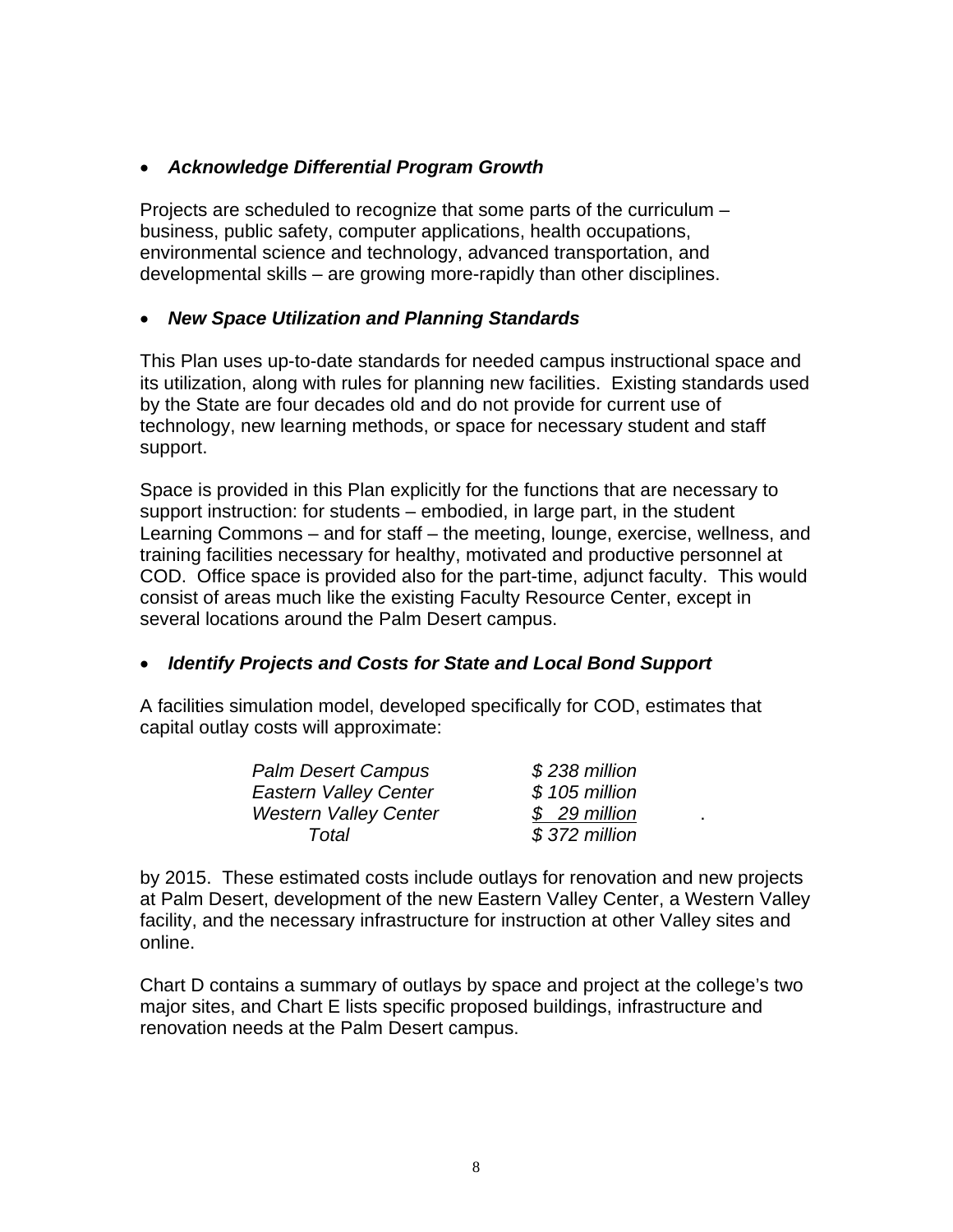#### **Chart D**

#### *SUMMARY OF COLLEGE OF THE DESERT CAPITAL OUTLAY Estimated Costs for 2003-2015 with Inflation (in \$ millions)*

| <b>Space Type</b>                       | PDC   | <b>EVC</b> | <b>WVC</b> | <b>Total</b> |
|-----------------------------------------|-------|------------|------------|--------------|
| <b>GP Lecture</b>                       | \$3   | \$5        | \$0        | \$8          |
| Laboratory                              | \$34  | \$25       | \$0        | \$59         |
| <b>Active Learning</b>                  | \$21  | \$8        | \$0        | \$29         |
| <b>Learning Resources</b>               | \$6   | \$9        | \$0        | \$15         |
| <b>Offices</b>                          | \$12  | \$9        | \$0        | \$20         |
|                                         |       |            |            |              |
| <b>Supporting Spaces</b>                | \$47  | \$37       | \$0        | \$84         |
| <b>Campus Infrastructure</b>            | \$28  | \$0        | \$0        | \$28         |
| <b>Renovation: Building Structure</b>   | \$30  | \$0        | \$0        | \$30         |
| <b>Renovation: Building Function</b>    | \$12  | \$0        | \$0        | \$12         |
| <b>Parking</b>                          | \$19  | \$5        | \$0        | \$24         |
| <b>Site Acquisition and Development</b> | \$3   | \$7        | \$12       | \$21         |
| <b>Seismic Retrofits</b>                | \$23  | \$0        | \$0        | \$23         |
| Lease, Renovate, Construct              | \$0   | \$0        | \$17       | \$17         |
| Total, 2003-15                          | \$238 | \$105      | \$29       | \$372        |
|                                         | 64%   | 28%        | 8%         | 100%         |

#### **Chart E**

# *Palm Desert Campus Projects, 2003-15: Estimated Costs*

| <b>Project</b>                               | Cost Est.     |
|----------------------------------------------|---------------|
| <b>NEW BUILDINGS:</b>                        |               |
| <b>Learning Commons</b>                      | \$20,517,576  |
| Alumni Center                                | \$1,242,000   |
| Information Technology                       | \$11,735,713  |
| <b>Business and Community Center</b>         | \$13,432,274  |
| Nursing and Allied Health                    | \$5,005,886   |
| <b>Public Safety Academy</b>                 | \$29,037,500  |
| <b>Fitness and Wellness</b>                  | \$3,024,057   |
| Learning Arts                                | \$11,830,539  |
| <b>Visual Arts</b>                           | \$4,172,606   |
| <b>Child Development Center</b>              | \$5,546,385   |
| <b>Athletic Complex</b>                      | \$7,330,270   |
| <b>Environmental Science and Technology</b>  | \$2,858,900   |
| <b>Advanced Transportation</b>               | \$6,642,206   |
| <b>Total Building Projects</b>               | \$122,375,913 |
| <b>OTHER PROJECTS</b>                        |               |
| Campus Infrastructure                        | \$27,140,000  |
| <b>Building Interior/Exterior Renovation</b> | \$31,280,000  |
| Change building function*                    | \$12,075,000  |
| Seismic Retrofits                            | \$23,460,000  |
| Parking                                      | \$18,457,500  |
| Site Development                             | \$2,760,000   |
| <b>Total Other Projects</b>                  | \$115,172,500 |
|                                              |               |